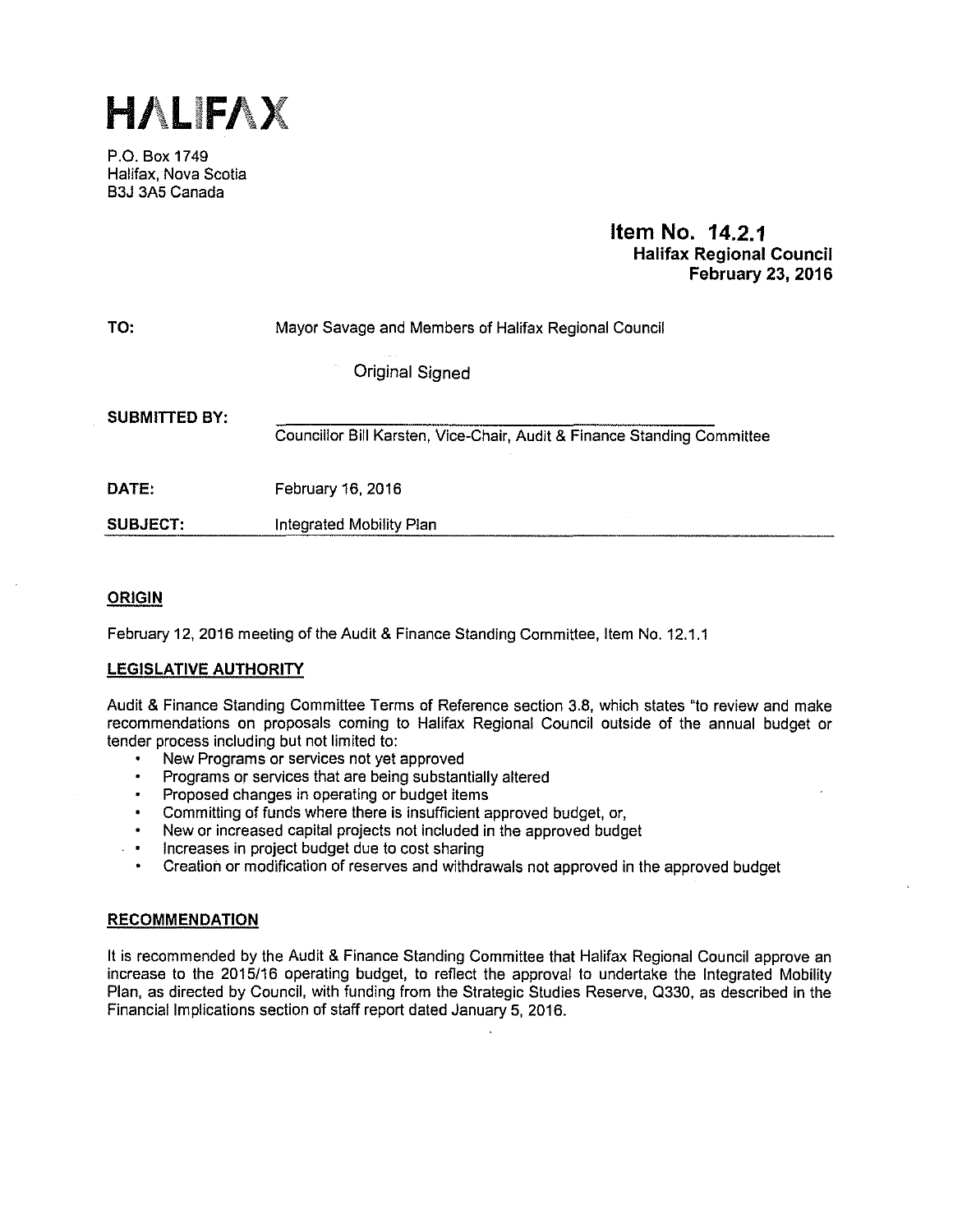## **BACKGROUND**

A report from the Transportation Standing Committee pertaining to the Integrated Mobility Plan was before the Audit & Finance Standing Committee at its meeting held on February 12, 2016.

For further information, please refer to the attached committee report dated January 22, 2016.

### **DISCUSSION**

The Audit & Finance Standing Committee reviewed this matter at its meeting held on February 12, 2016 and forwarded the recommendation to Halifax Regional Council as outlined in this report.

#### **FINANCIAL IMPLICATIONS**

As outlined in the attached committee report dated January 22, 2016.

#### **COMMUNITY ENGAGEMENT**

All meetings of the Audit & Finance Standing Committee are open to the public. The agenda and reports are provided online in advance of the meeting.

#### **ENVIRONMENTAL IMPLICATIONS**

None identified.

#### **ALTERNATIVES**

The Audit & Finance Standing Committee did not discuss alternatives.

### **ATTACHMENTS**

1. Transportation Standing Committee report dated January 22, 2016.

A copy of this report can be obtained online at http://www.halifax.ca/council/agendasc/cagenda.php then choose the appropriate meeting date, or by contacting the Office of the Municipal Clerk at 902.490.4210, or Fax 902.490.4208.

Report Prepared by: Liam MacSween, Legislative Assistant, 902.490.6521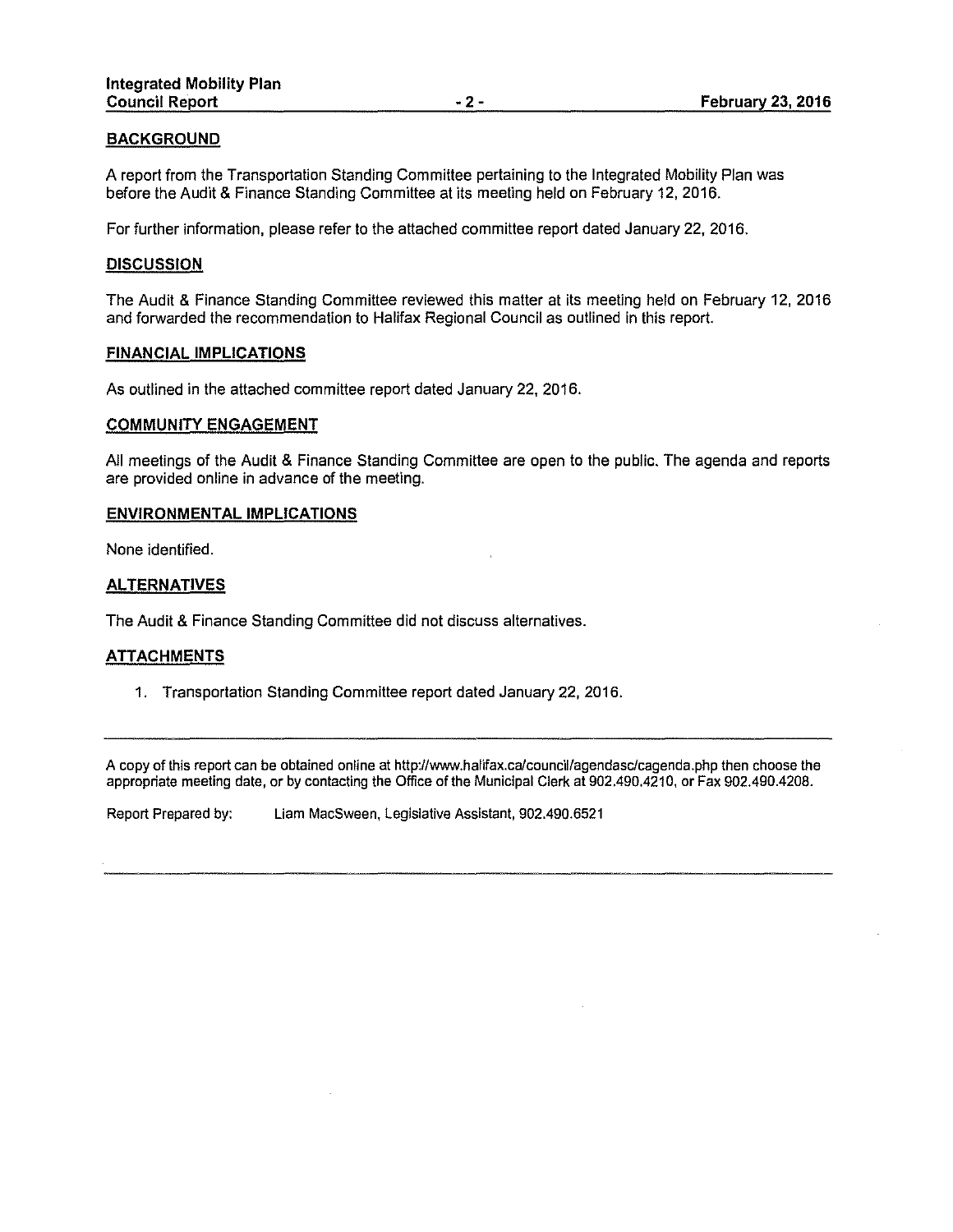

P.O. Box 1749 Halifax, Nova Scotia B3J 3A5 Canada

# **Attachment 1 Audit & Finance Standing Committee February 12, 2016**

| TO:                  | Chair and Members of Audit & Finance Standing Committee         |  |  |  |
|----------------------|-----------------------------------------------------------------|--|--|--|
| <b>SUBMITTED BY:</b> | <b>Original Signed</b>                                          |  |  |  |
|                      | Councillor Tim Outhit, Chair, Transportation Standing Committee |  |  |  |
| DATE:                | January 22, 2016                                                |  |  |  |
| <b>SUBJECT:</b>      | Integrated Mobility Plan                                        |  |  |  |

### **ORIGIN**

Item 15.2, January 21, 2016 Transportation Standing Committee meeting Item 9.1.2, November 18, 2015 Audit and Finance Standing Committee meeting Item 11.3.2 October 20, 2015 Regional Council meeting

### **LEGISLATIVE AUTHORITY**

Halifax Regional Municipality Council approved, Dec 11, 2012, that all budget increases are to be presented to the Audit and Finance Standing Committee, prior to submission to Council.

Halifax Charter, section 93(1 ) - The Council shall make estimates of the sums that are required by the Municipality for the fiscal year; Halifax Charter, section79(1) - Specifies areas that the Council may expend money required by the Municipality; Halifax Charter, section 35(2)(d)(i) - The CAO can only authorize budgeted expenditures or within the amount determined by Council by policy; Halifax Charter, section 120(6) - The Municipality may maintain other reserve funds for such purposes as the Council may determine; Halifax Regional Municipality policy on Changes to Cost Sharing for Capital Projects - Changes requiring Council approval; and the Halifax Regional Municipality Reserve Policy - No reserve funds will be expended without the CAO's recommendation and Council approval.

### **RECOMMENDATION**

It is recommended by the Transportation Standing Committee that the Audit and Finance Standing Committee recommend that Halifax Regional Council approve an increase to the 2015/16 operating budget, to refiect the approval to undertake the Integrated Mobility Plan, as directed by Council, with funding from the Strategic Studies Reserve, 0330, as described in the Financial Implications section of the attached report dated January 5, 2016.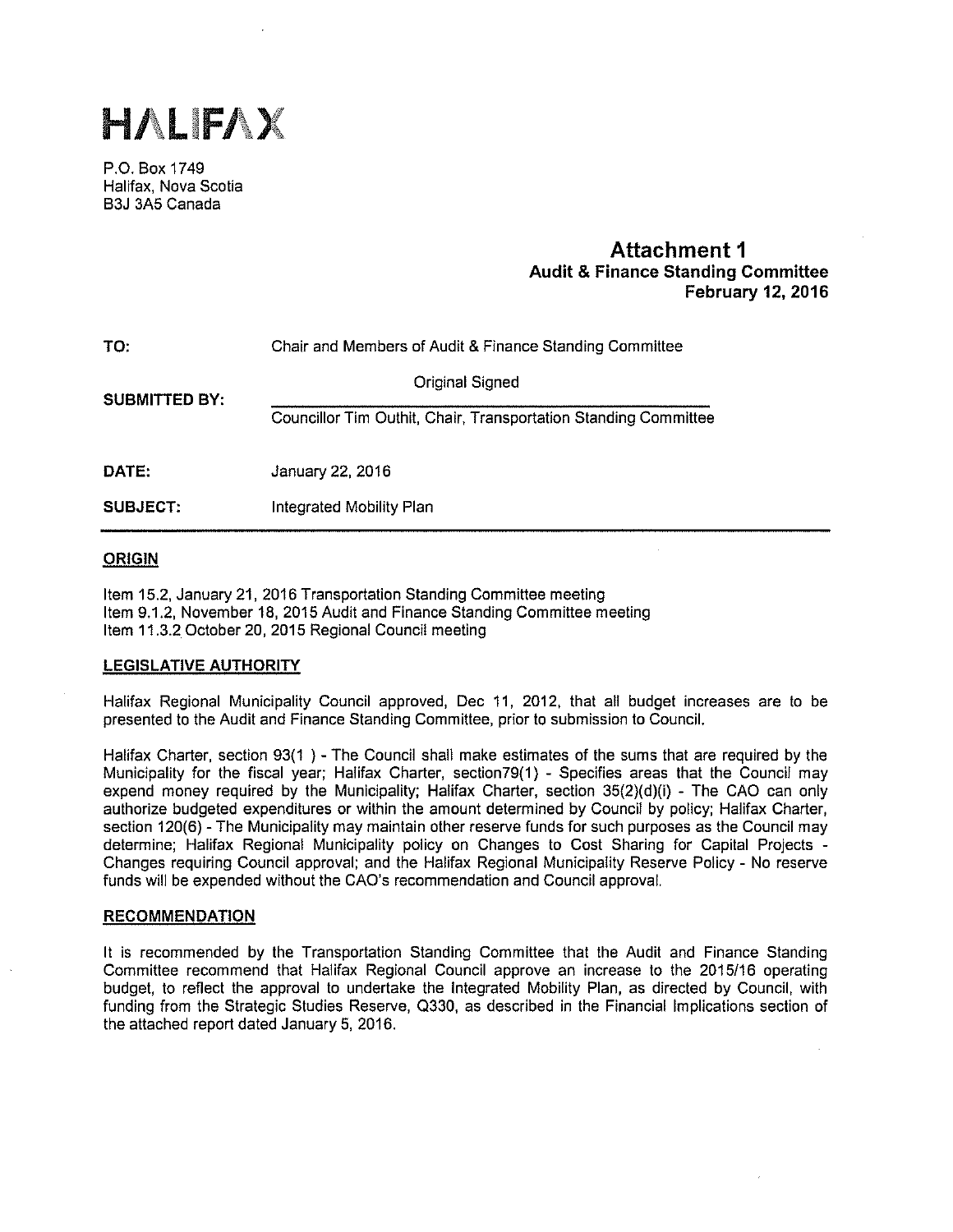## **BACKGROUND**

At the January 21, 2016 meeting of the Transportation Standing Committee, a staff report dated January 5, 2016 was added to the agenda. The Committee passed the staff recommendation and forwarded the staff report to the Audit and Finance Standing Committee for approval.

### **DISCUSSION**

No discussion was held on the matter.

#### **FINANCIAL IMPLICATIONS**

See staff report dated January 5, 2016.

#### **COMMUNITY ENGAGEMENT**

The Transportation Standing Committee is comprised of six elected members of Regional Council. Meetings are held on a monthly basis and are open to the public (unless otherwise indicated). Agendas, reports and minutes are available on the Halifax website.

Further details regarding community engagement and the Integrated Mobility Plan are contained in the staff report dated January 5, 2016.

#### **ENVIRONMENTAL IMPLICATIONS**

None identified.

### **ALTERNATIVES**

See staff report dated January 5, 2016.

### **ATTACHMENTS**

Attachment 1: Recommendation Report from the Director of Planning & Development dated January 5, 2016, re: Integrated Mobility Plan

A copy of this report can be obtained online at http://www.halifax.ca/boardscom/SCfinance/index.php then choose the appropriate meeting date, or by contacting the Office of the Municipal Clerk at 902.490.4210, or Fax 902.490.4208.

Report Prepared by: Andrew Reid, Legislative Assistant 902.490.5934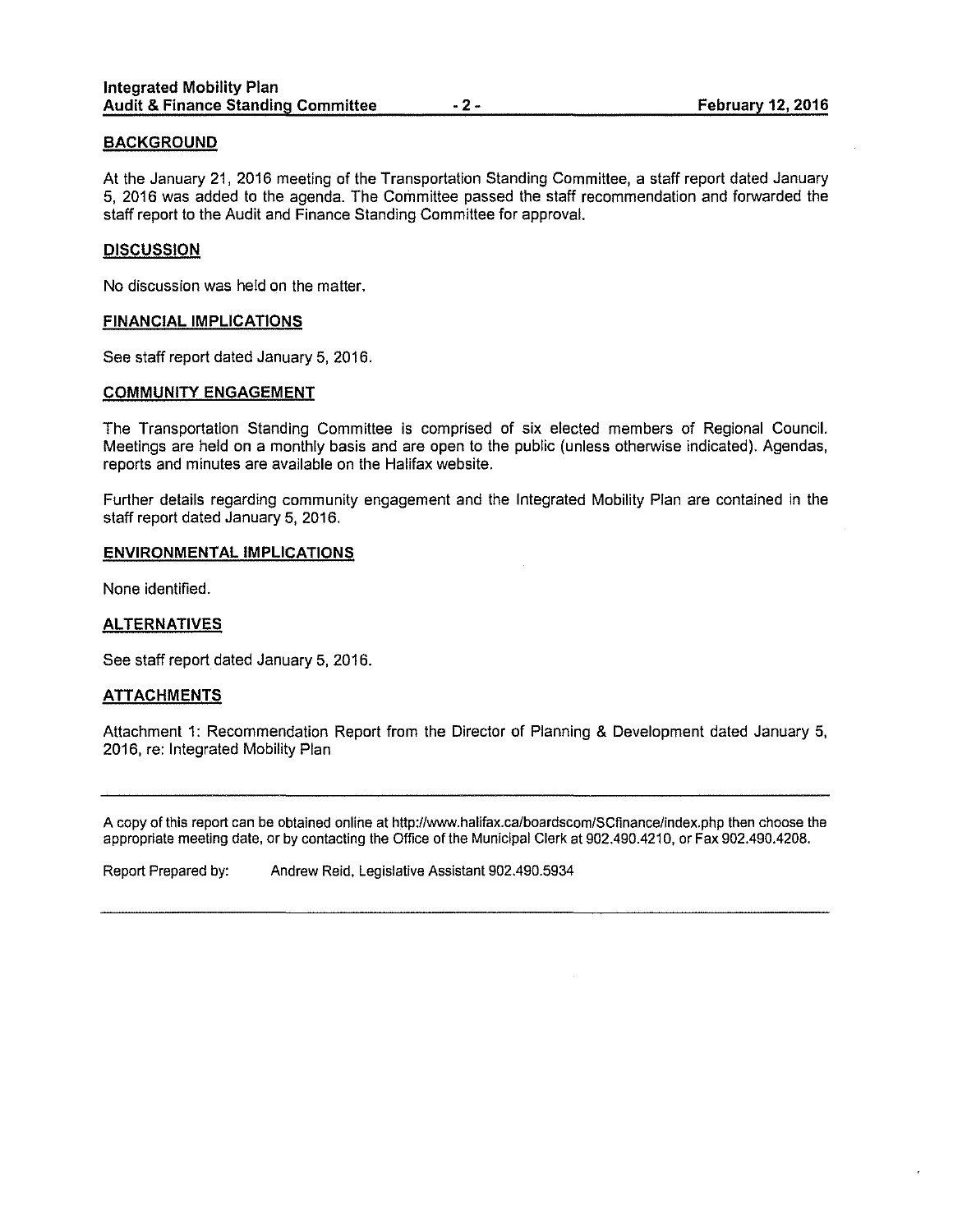



P.O. Box 1749 Halifax, Nova Scotia B3J 3A5 Canada

# **Item No. 15.2 Transportation Standing Committee January 21, 2016**

| TO:                  | Chair and Members of Transportation Standing Committee<br><b>Original Signed</b>  |  |  |
|----------------------|-----------------------------------------------------------------------------------|--|--|
| <b>SUBMITTED BY:</b> |                                                                                   |  |  |
|                      | Bob Bjerke, Chief Planner and Director, Planning & Development<br>Original Signed |  |  |
|                      | $\sim 10^{-10}$<br>Dave Reage, Acting Director, Halifax Transit                   |  |  |
| DATE:                | January 5, 2016                                                                   |  |  |
| <b>SUBJECT:</b>      | Integrated Mobility Plan                                                          |  |  |
|                      |                                                                                   |  |  |

## **ORIGIN**

Halifax Regional Council motion, October 20, 2015:

Direct staff to develop a strategic plan specifically aimed at increasing the modal split of sustainable forms of transportation as per the Regional Plan which integrates both land use and transportation planning and includes comparative costing analysis of road and right of way infrastructure upgrades and widening as compared to other forms of transportation and report back to Regional Council by April 30, 2016 (dependent on appropriate project scoping and funding sources as identified through Audit & Finance).

Audit & Finance Standing Committee motion, November 18, 2015:

That the Audit & Finance Standing Committee defer consideration of the staff report dated November 10, 2015 to a future meeting to facilitate the inclusion of a project charter.

# **LEGISLATIVE AUTHORITY**

The Halifax Charter Section 79 states (in part) that: The Council may expend money required by the Municipality for:

- (o) public transportation services;
- (aa) streets, culverts, retaining walls, sidewalks, curbs and gutters

### **RECOMMENDATION**

It is recommended that the Transportation Standing Committee recommend to the Audit and Finance Standing Committee to approve an increase to the 2015/16 operating budget, to refiect the approval to undertake the Integrated Mobility Plan, as directed by Council, with funding from the Strategic Studies Reserve, 0330, as described in the Financial Implications section of this report.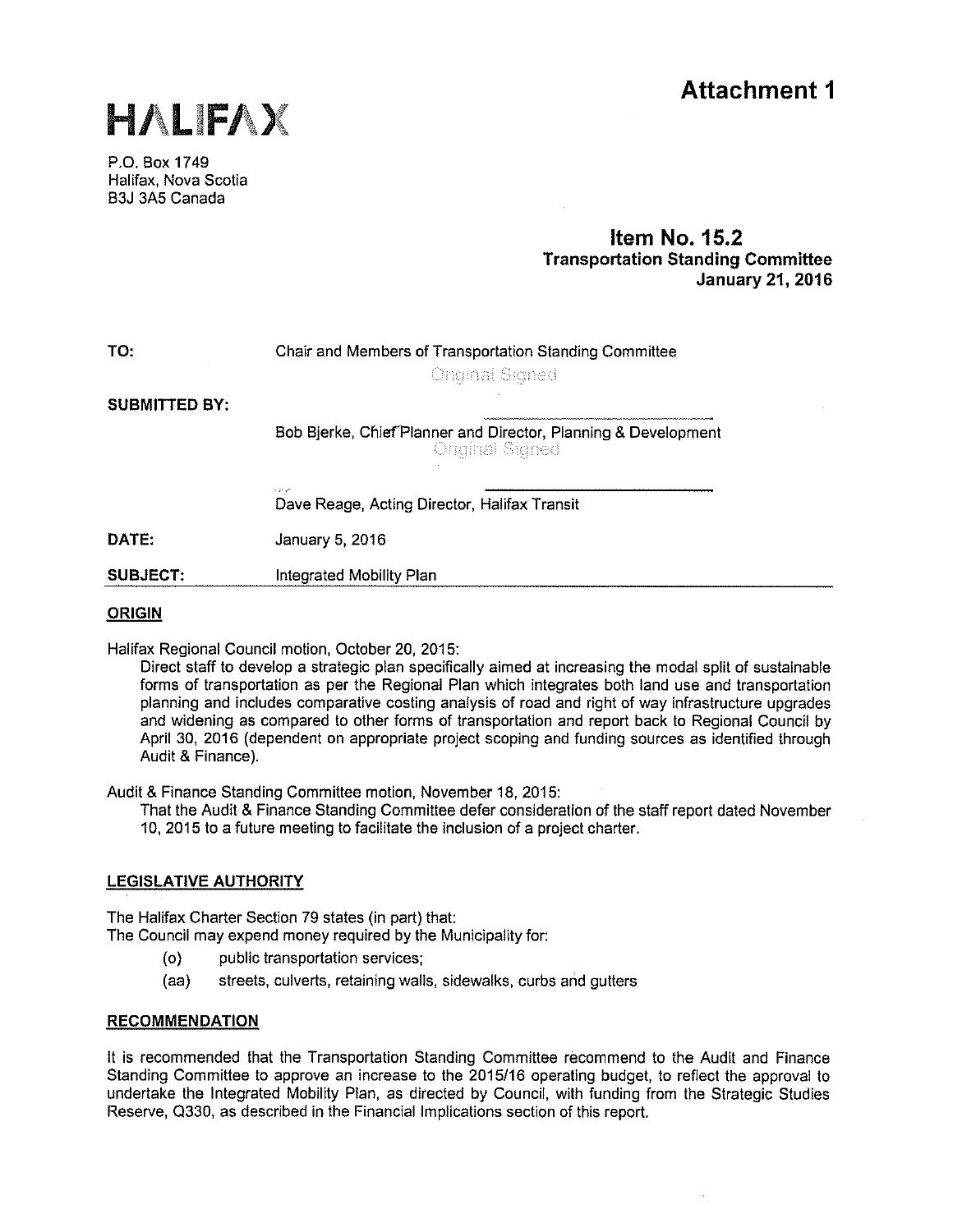### **BACKGROUND**

At the November 18, 2015 Standing Committee meeting, a staff report was submitted, which provided an overview of the framework for an Integrated Mobility Plan and identified the Strategic Studies Reserve (0330) as the recommended funding source for the proposed project.

The Standing Committee deferred its decision, pending receipt of a Project Charter, providing additional detail on the proposed project.

#### **DISCUSSION**

At the request of the Standing Committee, staff has now completed a project charter which has resulted in greater refinement of the deliverables and project timeline. The Project Charter is included as Attachment A. More-detailed scoping by staff has confirmed a \$350,000 project budget with an expected project timeline of twelve months, commencing February 1, 2016. This report replaces the November 10, 2015 report, as the Financial Implications Section has changed from the original report with updated cash flow projections of this project.

#### **FINANCIAL IMPLICATIONS**

The estimated expenditures for the study are:

| 2015-16 | \$75,000  |
|---------|-----------|
| 2016-17 | \$275,000 |
|         | \$350,000 |

Project costs will be charged to R951 and is to be funded by 0330, Strategic Studies Reserve, in the year and amounts as listed above, pending approval of each subsequent year's budget and reserve availability.

#### **Budget Summary: Strategic Studies Reserve Q330**

| Projected Balance March 31/16 (at Nov 30, 2015)      | \$919.461 |
|------------------------------------------------------|-----------|
| Less: Integrated Mobility Plan Study (2015-16 costs) | \$75,000  |
| Projected Net available Balance March 31, 2016       | \$844.461 |

Additional funding required in 2016-17 and 2017-18 to complete the Integrated Mobility Plan will be included through the annual budget development process in subsequent years.

#### **COMMUNITY ENGAGEMENT**

In addition to public engagement undertaken as part of individual planning studies, additional engagement will be undertaken as part of the Integrated Mobility Study.

#### **ENVIRONMENTAL IMPLICATIONS**

There are no significant environmental implications.

### **ALTERNATIVES**

The Standing Committee may choose to recommend not using the Strategic Studies Reserve to initiate this project and/or to direct staff to seek alternative funding sources in the current or future budgets.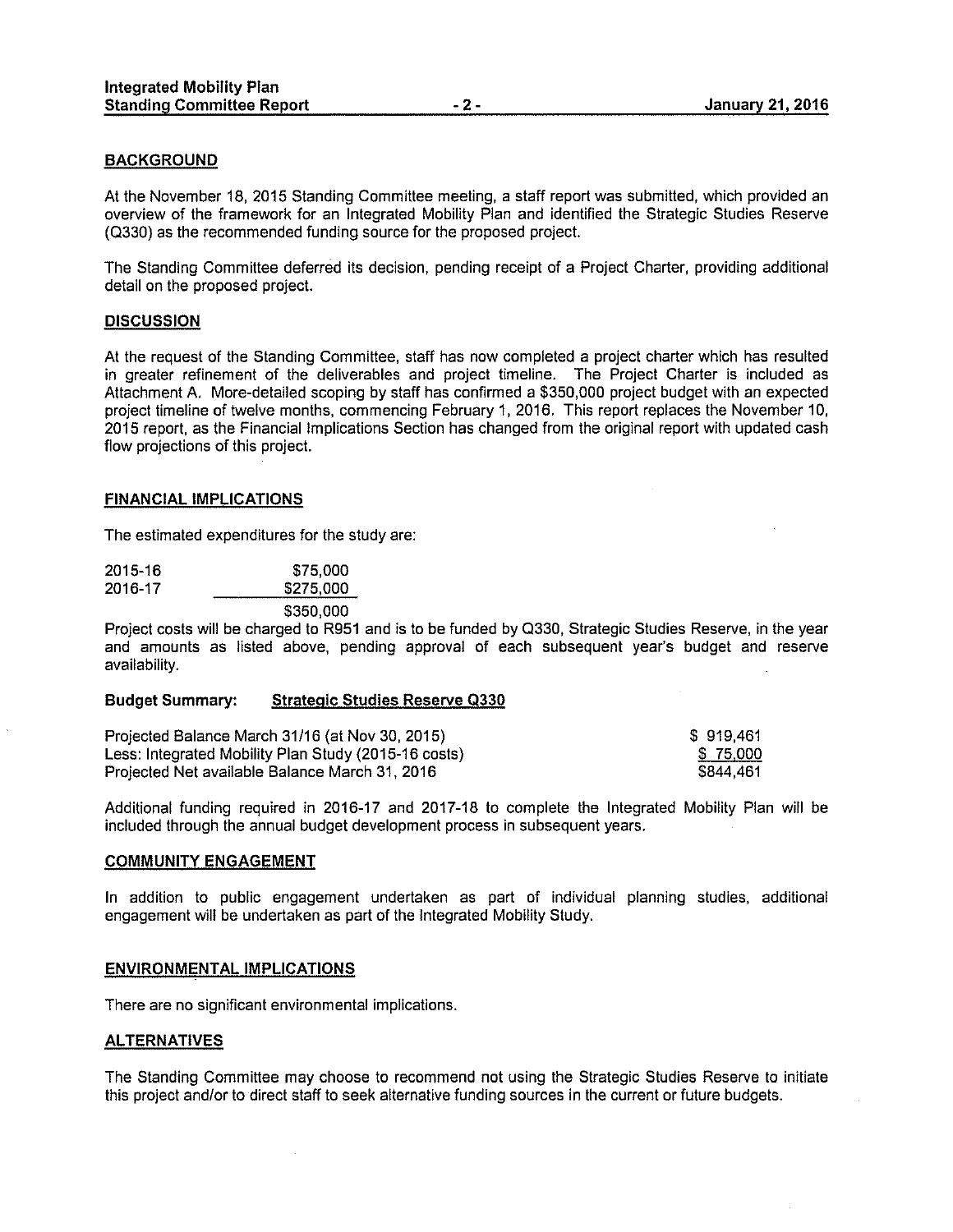#### **ATTACHMENTS**

Attachment A: Strategic Studies Project Charter: Integrated Mobility Plan

A copy of this report can be obtained online at http://www.halifax.ca/commcoun/index.php then choose the appropriate Community Council and meeting date, or by contacting the Office of the Municipal Clerk at 902.490.4210. or Fax 902.490.4208.

Report Prepared by: Dave Mccusker, P.Eng., Manager, Regional Transportation Planning, 902.490.6696 **Original Signed** Report Approved by: Bob Bjerke, Chief<sup>-</sup>Planner and Director, Planning & Development, 902.490.6696<br>Original Signed Financial Approval by: Amanda Whitewood, Director of Finance and Information Technology/CFO, 902.490.6308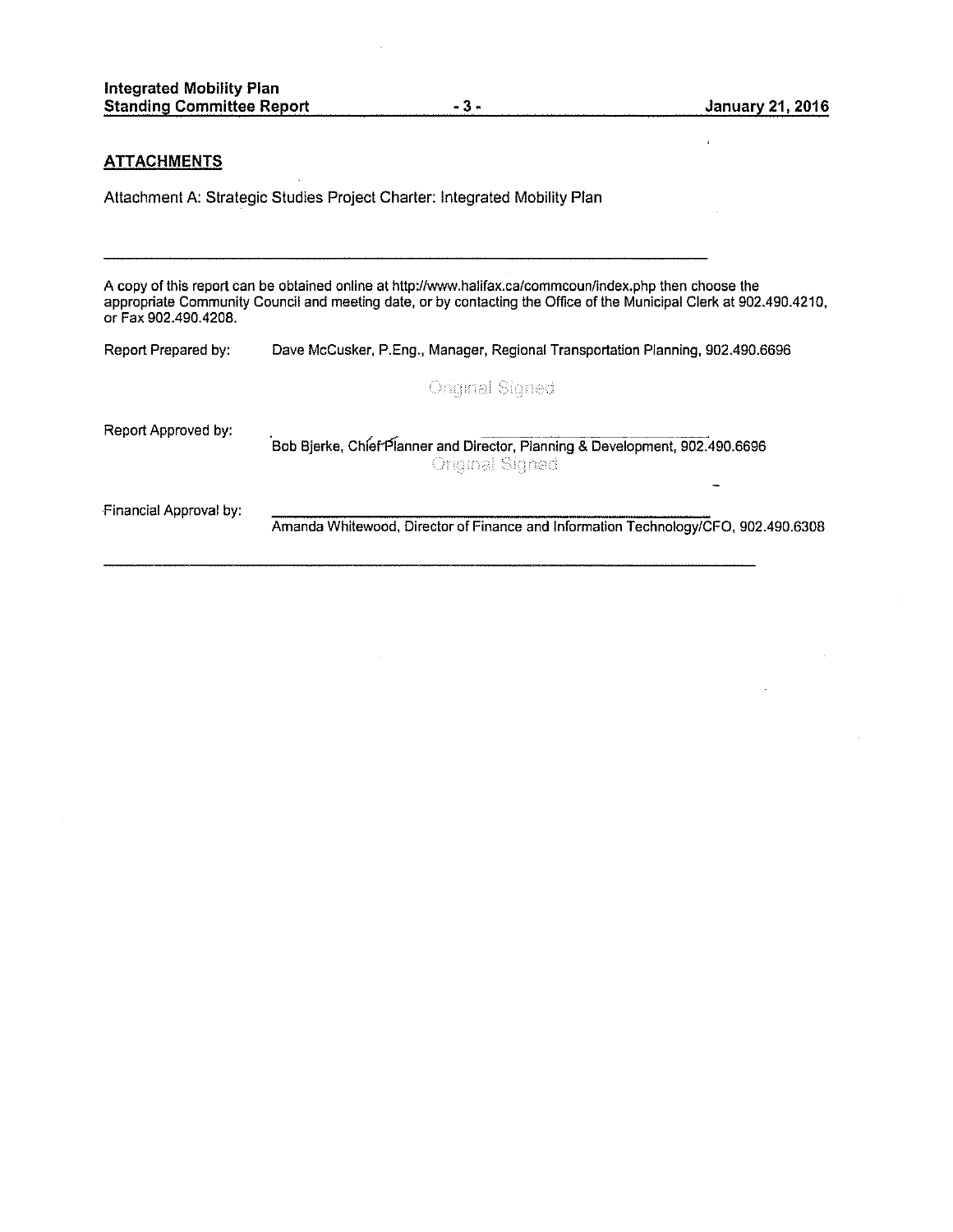# Attachment A STRATEGIC STUDIES PROJECT CHARTER

|                     | <b>PROJECT NAME:</b> Integrated Mobility Plan |
|---------------------|-----------------------------------------------|
| <b>PREPARED BY:</b> | <b>David McCusker</b>                         |
| DATE:               | <b>Ganuary 12, 2016</b>                       |

| <b>VERSION HISTORY:</b>                                                        |               |                                                                                                                                                 |  |
|--------------------------------------------------------------------------------|---------------|-------------------------------------------------------------------------------------------------------------------------------------------------|--|
| Reason for Update / Sponsor's Signature for Approval<br><b>Version</b><br>Date |               | (Out-of-scope requests require an impact analysis to project costs,<br>resources, schedule and risk to success before approval is be provided.) |  |
|                                                                                | Jan. 12, 2016 | Initiation                                                                                                                                      |  |
|                                                                                |               |                                                                                                                                                 |  |

|    | <b>PROJECT DELIVERABLES:</b><br>(What does success look like? What questions does the study need to answer to fulfill its mandate? What are<br>the product outcomes?) |  |
|----|-----------------------------------------------------------------------------------------------------------------------------------------------------------------------|--|
| #  | <b>Question To Be Answered By Study</b>                                                                                                                               |  |
|    | How do mobility investments, personal access, goods movement and land development<br>affect each other?                                                               |  |
| 2. | What are the social, environmental and economic effects of these inter-relationships?                                                                                 |  |
| З. | How can these factors be optimized to create a strategic mobility investment plan based on<br>the objectives of the Regional Plan?                                    |  |

# PROJECT DESCRIPTION I SCOPE:

(What value does the study add to the organization? What factors determine in or out of scope?)

The Integrated Mobility Plan will help to direct our future investment in transportation demand management, transit and the active transportation and roadway network. The plan will also strive to identify the two-way inter-relationship between growth patterns and investment in mobility. The plan will examine a variety of scenarios and will test the ability of each to address the need to link people and communities with each other and with the goods, services and employment opportunities which they seek, in an environmentally sensitive, socially beneficial and fiscally responsible manner. A choice of interconnected travel modes can form a powerful tool for shaping future development. For this to occur, new investments in infrastructure or services should be strategically planned in conjunction with land use and coordinated with all levels of government. The scope of the project will include factors that influence demand, sway mode choice, affect life cycle costs and contribute to the economy of the region. The plan will clearly state Council's priorities for investment and their relationship to growth patterns: regional centre, in-fill within the urban service boundary and extension of the urban service boundary.

While the focus will be on intra-regional mobility, regional infrastructure that facilitates inter-regional goods movement will also be in scope. Mobility components outside the jurisdiction of the Municipality (i.e. provincial highways and the harbour bridges) will be considered integral to the plan.

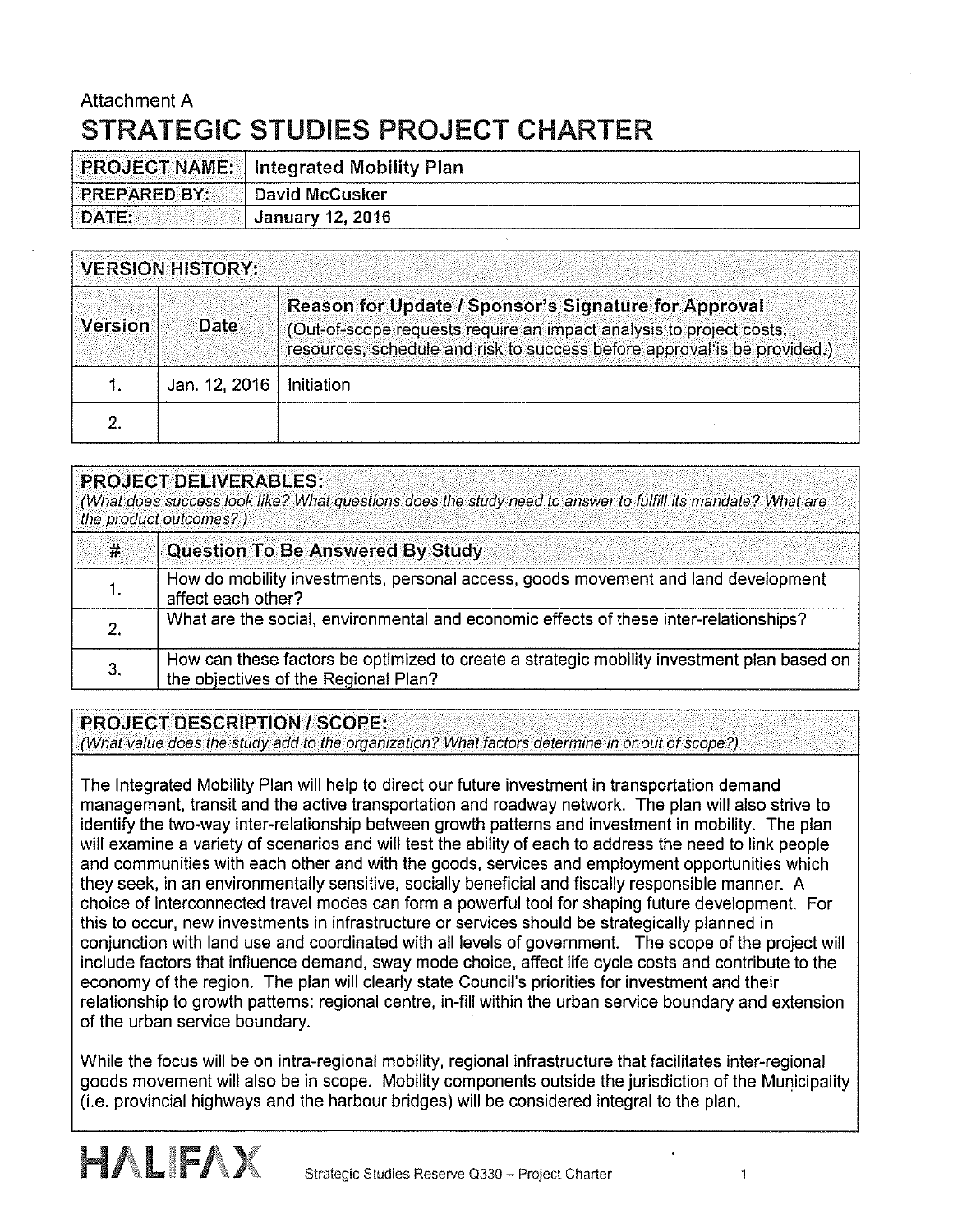# REGIONAL COUNCIL DIRECTIVE I PRIORITY OUTCOME:

(Which Council Motions or Strategic Initiatives will the Study address?)

# 2016-17 Priority Outcome:

Integrated mobility allowing people and goods to move easily from place to place using a combination of multiple transportation modes such as auto, transit, walking and cycling, according to their own needs, inclusive of all seaments of the public, and consistent with the Reaional Plan.

# 2015-16 Business Plan:

Transportation Planning will measure and project demand for regional mobility and identify the projects and programs that will meet those demands in a sustainable manner. Priority Plans for Active Transportation, Transportation Demand Management, Road Network and Parking have been developed and will provide guidance. Transportation Planning will continue to work to provide evidence based development plans to support future transportation networks.

# Motion of Regional Council (October 20, 2015):

That Regional Council direct staff to develop a strategic plan aimed at increasing modal split of sustainable forms of transportation as per the Regional Plan which integrates both land use and transportation planning and includes comparative costing analysis of road and right of way infrastructure upgrades and widening as compared to other·forms of transportation and report back to Regional Council by April 30, 2016 (dependant on appropriate project scoping and funding source as identified through Audit & Finance).

| <b>FINANCIAL IMPLICATIONS:</b><br>(Project Manager is required to submit quarterly financial projections to the Director of Finance & ICT) |                                                                                                                                                                                                                                                                                                                                                                                                                 |           |  |  |
|--------------------------------------------------------------------------------------------------------------------------------------------|-----------------------------------------------------------------------------------------------------------------------------------------------------------------------------------------------------------------------------------------------------------------------------------------------------------------------------------------------------------------------------------------------------------------|-----------|--|--|
| <b>Total Cost of Study</b>                                                                                                                 | \$350,000                                                                                                                                                                                                                                                                                                                                                                                                       |           |  |  |
|                                                                                                                                            | Year 1                                                                                                                                                                                                                                                                                                                                                                                                          | \$75,000  |  |  |
| <b>Expenditures by</b><br><b>Fiscal Year</b>                                                                                               | Year <sub>2</sub>                                                                                                                                                                                                                                                                                                                                                                                               | \$275,000 |  |  |
|                                                                                                                                            | Year <sub>3</sub>                                                                                                                                                                                                                                                                                                                                                                                               |           |  |  |
| <b>SAP Cost Centre(s)</b>                                                                                                                  | R951                                                                                                                                                                                                                                                                                                                                                                                                            |           |  |  |
| <b>Assumptions</b>                                                                                                                         | The project will be supported by a mix of in-house HRM staff resources<br>$\bullet$<br>supplemented by specific consultant expertise where appropriate<br>Modeling will be done with the Regional VISUM model including<br>¢<br>provision of staff resources<br>Growth pattern from 2014 Regional Plan and modal split targets will be<br>$\bullet$<br>a starting point, but expanded to consider new scenarios |           |  |  |

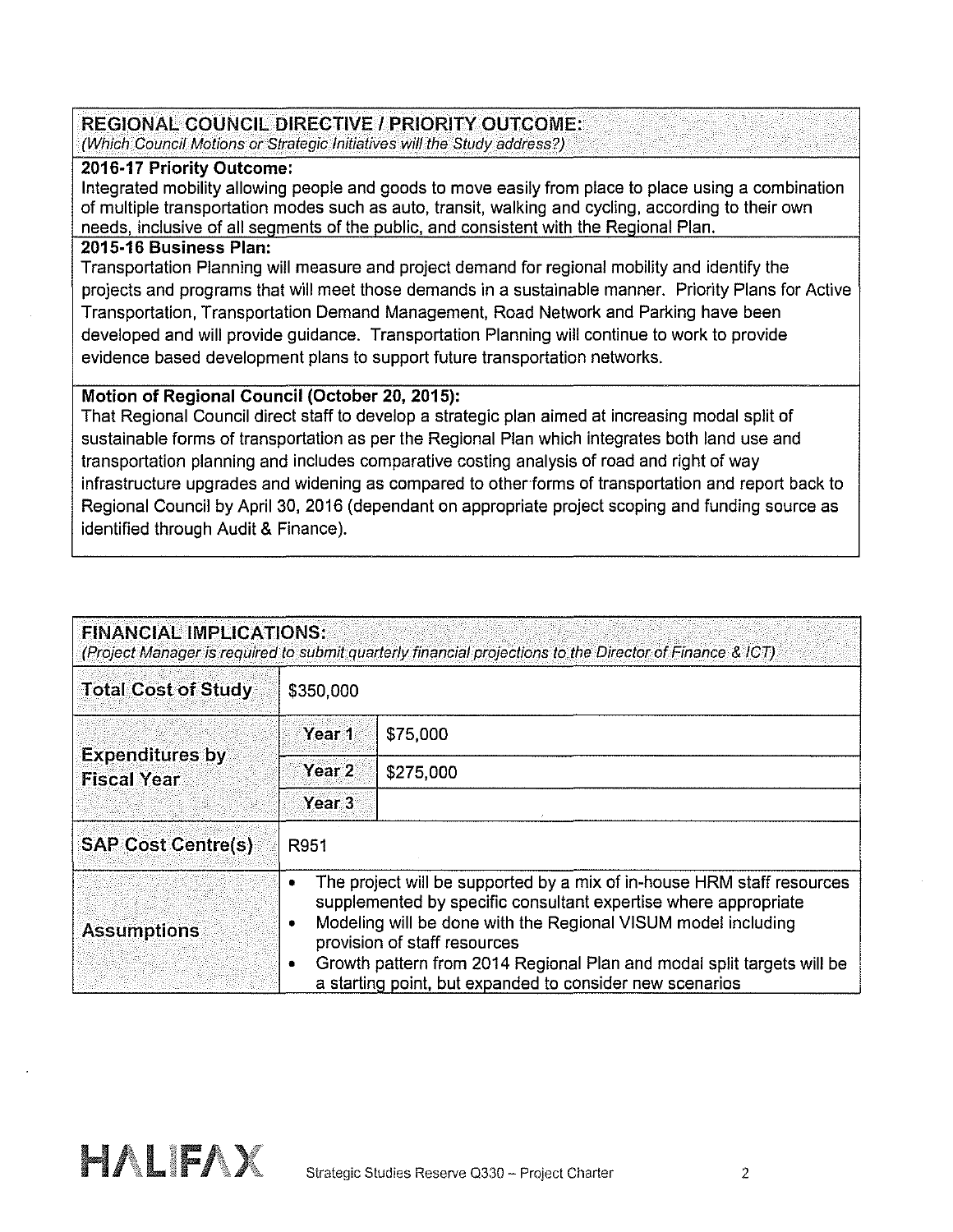| <b>PROJECT TIMELINE:</b><br>Director of Finance & ICT) | (Project Manager is required to submit quarterly milestones' status update and impact to Study's End Date to the                                                               |  |  |                        |  |
|--------------------------------------------------------|--------------------------------------------------------------------------------------------------------------------------------------------------------------------------------|--|--|------------------------|--|
| <b>Start Date:</b>                                     | <b>End Date:</b><br>February 1, 2017<br>February 1, 2016                                                                                                                       |  |  |                        |  |
| any Procurement timelines.)                            | <b>Milestones</b> (What action or product needs to occur to reach each milestone? Include                                                                                      |  |  | <b>Completion Date</b> |  |
|                                                        | RFP Issued for Freight Movement Opportunities Scoping Study                                                                                                                    |  |  | February 1, 2016       |  |
|                                                        | Public Engagement on Mobility Concepts Plan Begins                                                                                                                             |  |  | March 1, 2016          |  |
|                                                        | Project Framework and Big Ideas for Mobility Document completed and<br>submitted to Regional Council<br>Additional milestones will be determined through the Project Framework |  |  |                        |  |
|                                                        |                                                                                                                                                                                |  |  |                        |  |
| <b>Projected Project Completion</b>                    |                                                                                                                                                                                |  |  | February 1, 2017       |  |
|                                                        |                                                                                                                                                                                |  |  |                        |  |
|                                                        |                                                                                                                                                                                |  |  |                        |  |
|                                                        |                                                                                                                                                                                |  |  |                        |  |
|                                                        |                                                                                                                                                                                |  |  |                        |  |
|                                                        |                                                                                                                                                                                |  |  |                        |  |
|                                                        |                                                                                                                                                                                |  |  |                        |  |
|                                                        |                                                                                                                                                                                |  |  |                        |  |

# Next Steps:

(What actions are expected once the Study is complete? What areas of public service may be impacted? Is there a hand-off to a process owner or implementation plan?)

The Study will provide guidance to HRM in preparing business plans and capital budgets. It is also expected to guide the strategic planning for NS Transportation & Infrastructure Renewal and Halifax Harbour Bridges as well as provide key direction for the Halifax Port Authority, the Halifax Stanfield International Airport Authority, CN and other transportation stakeholders.